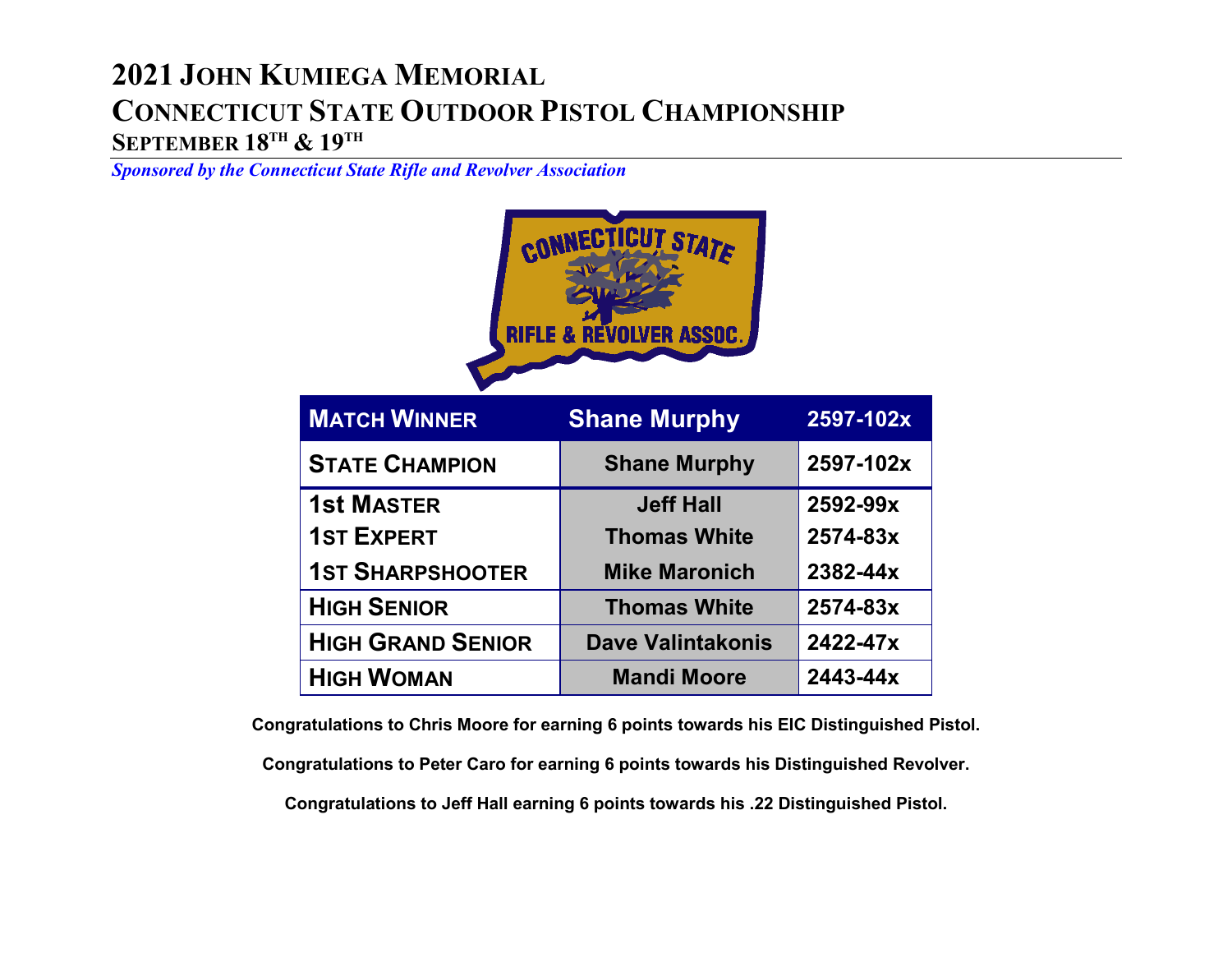| Rockville / Vernon, CT.<br>2021 John Kumiega Memorial Connecticut State Outdoor Pistol Championship, |                |     |  |                |     |                            |                       |    |                     |     |                 |                |          |    |                       |                                  |            |    |                 |            |                |     |                  |                                                                             |                 |                       |          |                |            |                      |        |                |    |   |          |          |              |            |                |                |            |                 |
|------------------------------------------------------------------------------------------------------|----------------|-----|--|----------------|-----|----------------------------|-----------------------|----|---------------------|-----|-----------------|----------------|----------|----|-----------------------|----------------------------------|------------|----|-----------------|------------|----------------|-----|------------------|-----------------------------------------------------------------------------|-----------------|-----------------------|----------|----------------|------------|----------------------|--------|----------------|----|---|----------|----------|--------------|------------|----------------|----------------|------------|-----------------|
|                                                                                                      |                |     |  |                |     |                            |                       |    |                     |     |                 |                |          |    |                       |                                  |            |    |                 |            |                |     |                  | SEPTEMBER 18th & 19th CONNECTICUT STATE RIFLE & REVOLVER ASSOCIATION        |                 |                       |          |                |            |                      |        |                |    |   |          |          |              |            |                |                |            |                 |
|                                                                                                      |                | 22  |  |                | 22  |                            | 22                    |    |                     | 22  |                 |                | 22       |    | CF                    |                                  | СF         |    | СF              |            |                | СF  |                  | СF                                                                          |                 | 45                    |          |                | 45         |                      |        | 45             |    |   | 45       |          |              | 45         |                |                | GR         |                 |
| 31                                                                                                   |                | SF  |  |                | NMC |                            | <b>TF</b>             |    |                     | RF  |                 |                | AGG x    |    | SF                    |                                  | <b>NMC</b> |    | TF              |            |                | RF  |                  | <b>AGG</b>                                                                  |                 | SF                    |          |                | <b>NMC</b> |                      |        | <b>TF</b>      |    |   | RF       |          |              | <b>AGG</b> |                |                | <b>AGG</b> |                 |
| <b>HIGH MASTER</b>                                                                                   |                |     |  |                |     |                            |                       |    |                     |     |                 |                |          |    |                       |                                  |            |    |                 |            |                |     |                  |                                                                             |                 |                       |          |                |            |                      |        |                |    |   |          |          |              |            |                |                |            |                 |
| Murphy, Shane                                                                                        |                | 182 |  |                | 285 | 12 $\overline{\mathsf{W}}$ | 200                   |    |                     | 198 |                 |                | 865 37 W |    | 189                   | -5                               | 292        | 13 | 196             | 6          |                | 196 |                  | 873                                                                         | 32              | 182                   |          | 3W             | 288        | 15                   |        | 196            | 11 |   | 193      |          | 4 <b>W</b>   | 859        | 33             | Gold           | 2597 102   |                 |
| Valintakonis, Paul                                                                                   |                | 185 |  |                | 289 |                            | 199                   | 10 |                     | 194 |                 |                | 867 32   |    | 189                   |                                  |            |    | 288 13 W 197 12 |            |                | 196 |                  | 870                                                                         | -38             | 179                   |          |                | 287        |                      |        | 196 11         |    | W | 196      |          |              | 858        | 38             | Silver         | 2595 108   |                 |
| <b>MASTER</b>                                                                                        |                |     |  |                |     |                            |                       |    |                     |     |                 |                |          |    |                       |                                  |            |    |                 |            |                |     |                  |                                                                             |                 |                       |          |                |            |                      |        |                |    |   |          |          |              |            |                |                |            |                 |
| Hall, Jeff                                                                                           |                | 188 |  |                | 290 |                            | 196                   |    |                     | 199 | 10 <sup>1</sup> |                | 873 40   |    | 185                   | 3W                               | 294        |    | 195             | 9 <b>W</b> |                |     | 199 12 W         | 873                                                                         | 33              | 176                   |          |                | 282        |                      |        | 195            |    |   | 193      |          |              |            |                | 846 26 Bronze  | 2592       | 99              |
| White, Cliff                                                                                         |                | 182 |  |                | 288 |                            | 199                   |    |                     | 198 | 10              |                | 867 28   |    | 181                   | $\overline{1}$                   | 287        | 8  | 1 196           | $8$   1    |                | 193 | 6                | 857<br>$\mathbf{1}$                                                         | 24              | 182                   |          |                | 280        |                      | $10$ W | 197            | 10 |   | 190      | 9        | -1           | 849 33     |                |                | 2573       | 85              |
| Greenleaf. Thomas                                                                                    |                | 181 |  |                | 281 |                            | 194                   |    |                     | 192 |                 |                | 848 16   |    | 176                   |                                  | 288        |    | 195             |            |                | 192 |                  | 851                                                                         | 22              |                       | 177      | 6              | 280        |                      |        | 188            |    |   | 196      |          |              | 841 26     |                |                | 2540       | 64              |
| Dickerson, Lateif                                                                                    |                | 168 |  |                | 282 | 6                          | 194                   |    |                     | 193 |                 |                | 837 20   |    | 178                   | -5                               | 292 12     |    | 195 11          |            |                | 190 |                  | 855                                                                         | 32              |                       | 176      | 3 <sup>l</sup> |            | 283 12               |        | 193            |    |   | 187      |          |              | 839 23     |                |                | 2531       | $\overline{75}$ |
| Ingber, Al                                                                                           |                | 159 |  |                | 271 |                            | 187                   |    |                     | 189 |                 |                | 806 17   |    | 146                   |                                  | 263        | 6  | 187             |            |                | 185 | 6                | 781                                                                         | 18              | 114                   |          |                | 256        | 6                    |        | 180            |    |   | 177      | -5       |              |            | $727$ 17       |                | 2314       | 52              |
| <b>EXPERT</b>                                                                                        |                |     |  |                |     |                            |                       |    |                     |     |                 |                |          |    |                       |                                  |            |    |                 |            |                |     |                  |                                                                             |                 |                       |          |                |            |                      |        |                |    |   |          |          |              |            |                |                |            |                 |
| White, Thomas                                                                                        | W              | 189 |  | 3W             | 291 | $11$ W                     | 200                   |    | $12$ W              | 199 | $12$ W          |                | 879 38   |    | 188<br>11             | $\overline{1}$<br>$2\mathsf{I}$  | 282        |    | 1 1 9 2         | 6          | $\overline{2}$ | 185 | 6                | $\overline{1}$<br>847                                                       | 18 W            |                       | 190      | 6              | 285        | 8                    |        | 180            | 61 |   | 193      |          |              | 848 27     |                | Snr            | 2574       | 83              |
| Caro. Peter                                                                                          |                | 179 |  |                | 287 | 8                          | $\overline{2}$<br>194 |    | $\overline{2}$<br>9 | 193 |                 | $\overline{2}$ | 853 26   |    | 185<br>2 <sup>1</sup> | 5 <sup>1</sup><br>$\overline{2}$ | 281        | q  | 3 190           |            | $\vert$ 1      | 190 | 8                | $\overline{2}$<br>846                                                       | 27              | 181<br>3 <sup>1</sup> |          | $\overline{4}$ |            | 279 10               | 2      | 192            |    |   | 186      | 10 I     | $\mathbf{3}$ | 838 31     |                | $\overline{2}$ | 2537       | 84              |
| Agneta, Paul                                                                                         | 3              | 181 |  | 3 <sup>1</sup> | 285 | 9                          | 197                   |    | 5 <sub>l</sub><br>1 | 194 |                 | $\overline{1}$ | 857      | 18 | 181<br>3 <sup>1</sup> |                                  | 268        | 6  | 187             |            |                | 175 | $\overline{2}$ 3 | 811                                                                         | 13              | 185<br>$\overline{2}$ |          |                | 274        |                      |        | 190            |    |   | 185      | -51      |              | 834        | 16             | 3              | 2502       | 47              |
| Moore, Mandi                                                                                         |                | 178 |  |                | 278 |                            | 192                   |    |                     | 184 |                 |                | 832      |    | 173                   | 3 <sup>1</sup>                   | 278        |    | 188             |            |                | 168 |                  | 807                                                                         | 14              | 173                   |          |                | 272        |                      |        | 182            |    |   | 177      |          |              | 804        | 15             | <b>HW</b>      | 2443       | 44              |
| Druckrey, William                                                                                    |                | 186 |  |                | 291 |                            | 193                   |    |                     | 181 | 51              | $\mathbf{3}$   | 851 18   |    | 162                   |                                  | 257        |    | 188             | -6         |                | 171 |                  | 778                                                                         | 11              | 161                   |          | $\Omega$       | 274        |                      |        | 191            |    |   | 180      |          |              | 806        | 10             |                | 2435       | 39              |
| Valintakonis, David                                                                                  |                | 181 |  |                | 273 |                            | 187                   |    | 3 <sup>1</sup>      | 190 |                 |                | 831 12   |    | 164                   |                                  | 273        |    | 186             |            |                | 175 |                  | 798                                                                         | 20              | 163                   |          |                | 265        |                      |        | 183            |    |   | 182      |          |              | 793        |                | 15 G-snr       | 2422       | 47              |
| Moore, Christopher                                                                                   | $\overline{2}$ | 182 |  |                | 271 | $\overline{4}$             | 190                   |    | 6                   | 184 |                 |                | 827 16   |    | 159                   |                                  | 273        | 5  | 181             | -6         |                | 181 | 6                | 794                                                                         | 18              | 167                   |          | 2              | 269        |                      |        | 188            |    |   | 176      |          |              |            | 800 17         |                | 2421       | 51              |
| Zajac, Nathan                                                                                        |                | 179 |  |                | 283 |                            | 177                   |    |                     | 185 |                 |                | 824 17   |    | 168                   |                                  | 263        |    | 181             |            |                | 178 |                  | 790                                                                         | 14              | 169                   |          |                | 260        |                      |        | 190            |    |   | 187      |          |              | 806        | 11             |                | 2420       | 42              |
| Spingeld, Michael                                                                                    |                | 172 |  |                | 275 |                            | 194<br>3              |    |                     | 181 |                 |                | 822 17   |    | 163                   |                                  | 270        |    | 183             |            |                | 177 |                  | 793                                                                         | 11              | 160                   |          |                | 272        |                      | 3      | 191            |    |   | 171      |          |              |            | 794 21         |                | 2409       | 49              |
| Marino, Tony                                                                                         |                | 168 |  |                | 260 |                            | 189                   |    |                     | 186 |                 |                | 803 14   |    | 170                   |                                  | 255        |    | 177             |            |                | 147 |                  | 749                                                                         | 12 <sub>l</sub> | 186                   |          | 3              | 277        | 6                    |        | 195            | 10 |   | 186      |          |              | 844 22     |                |                | 2396       | 48              |
| Eng, Yoketing                                                                                        |                | 173 |  |                | 275 |                            | 185                   |    |                     | 186 |                 |                | 819 11   |    | 177                   | $\mathcal{P}$                    | 255        | З  | 2 191           | 8          |                | 177 |                  | 800                                                                         | 16              | 166                   |          |                | 284        |                      |        | 189            |    |   | 137      |          |              |            | 776 15         |                | 2395       | 42              |
| Lalancette, Paul                                                                                     |                | 161 |  |                | 274 |                            | 186                   |    |                     | 182 |                 |                | 803 14   |    | 163                   |                                  | 264        |    | 181             |            | $\mathbf{3}$   | 184 |                  | 792                                                                         | 6               | 166                   |          |                | 271        |                      |        | 181            |    |   | 177      | -5       |              | 795        | 16             |                | 2390       | 36              |
| Kyle, David                                                                                          |                | 145 |  |                | 265 |                            | 187                   |    |                     | 188 |                 |                | 785 16   |    | 168                   |                                  | 256        |    | 183             |            |                | 172 |                  | 779                                                                         | 11              | 164                   |          |                | 244        |                      |        | 184            |    |   | 175      |          |              | 767        |                |                | 2331       | 36              |
| Berman, Gary                                                                                         |                | 163 |  |                | 273 |                            | 191                   |    |                     | 186 |                 |                | 813 22   |    | 125                   |                                  | 262        |    | 158             |            |                | 170 |                  | 715                                                                         | 11              |                       | 119      |                | 251        |                      |        | 160            |    |   | 145      |          |              | 675        |                |                | 2203       | 39              |
| Ashmore, Richard                                                                                     |                | 102 |  |                | 181 |                            | 152                   |    |                     | 113 |                 |                | 548      |    | 105                   |                                  | 198        |    | 100             |            |                | 117 |                  | 520                                                                         |                 | 126                   |          |                | 193        |                      |        | 136            |    |   | 125      |          |              | 580        |                |                | 1648       |                 |
| <b>SHARPSHOOTER</b>                                                                                  |                |     |  |                |     |                            |                       |    |                     |     |                 |                |          |    |                       |                                  |            |    |                 |            |                |     |                  |                                                                             |                 |                       |          |                |            |                      |        |                |    |   |          |          |              |            |                |                |            |                 |
| Maronich, Mike                                                                                       |                | 173 |  |                | 271 |                            | 173                   |    |                     | 188 |                 |                | 805 15   |    | 164                   | 11                               | 278        | 8  | 1 190           |            |                | 189 |                  | 821                                                                         |                 | 161                   |          |                | 241        |                      |        | 187            |    |   | 167      |          |              | 756        |                |                | 2382       | 44              |
| Santo, Jack                                                                                          |                | 178 |  |                | 273 |                            | 185                   |    | $\overline{2}$      | 193 |                 | -11            | 829      |    | 153                   |                                  | 267        |    | 171             |            |                | 165 |                  | 756                                                                         | 8               | 165                   |          | 3              | 218        |                      |        | 178            |    |   | 181      | 2        |              | 742        | $\overline{7}$ | $\overline{2}$ | 2327       | 23              |
| Dittrich, Dennis                                                                                     |                | 148 |  |                | 264 |                            | 180                   |    |                     | 167 |                 |                | 759      |    | 160                   |                                  | 262        |    | 181             |            |                | 174 |                  | 777                                                                         | 12 <sub>l</sub> | 172                   |          | 4              | 266        |                      |        | 172            |    |   | 162      | $\Omega$ |              | 772        | 11             |                | 2308       | 28              |
| Joyce, John                                                                                          |                | 165 |  |                | 256 |                            | 182                   |    |                     | 183 |                 |                | 786 12   |    | 166                   |                                  | 270        |    | 176             |            |                | 182 |                  | 794                                                                         | 14              |                       | 155      |                | 270        |                      |        | $\Omega$       |    |   | $\Omega$ |          |              | 425        |                |                | 2005       | 32              |
| Mccarthy, Richard                                                                                    |                | 153 |  |                | 271 | 5 <sup>1</sup><br>-1       | 187                   |    |                     | 177 |                 |                | 788 15   |    | 168<br>11             |                                  | 246        | -6 | 171             | $\Omega$   |                | 183 |                  | 768                                                                         | 12              |                       | $\Omega$ | $\Omega$       |            | $\Omega$<br>$\Omega$ |        | $\overline{0}$ |    |   | $\Omega$ |          |              | $\Omega$   |                |                | 1556       | 27              |
| <b>MARKSMAN</b>                                                                                      |                |     |  |                |     |                            |                       |    |                     |     |                 |                |          |    |                       |                                  |            |    |                 |            |                |     |                  |                                                                             |                 |                       |          |                |            |                      |        |                |    |   |          |          |              |            |                |                |            |                 |
| <b>Shekher, Abilash</b>                                                                              |                | 155 |  |                | 264 |                            | 186                   |    |                     | 183 |                 |                | 788 11   |    | 144                   |                                  | 268        |    | 182             | 6          |                | 182 |                  | 776                                                                         | 14              |                       | 164      | $\Omega$       | 275        |                      |        | 185            |    |   | 191      | -8       |              | 815 12     |                |                | 2379 37    |                 |
| Druckrey, Nick                                                                                       |                | 171 |  |                | 281 |                            | 191                   |    |                     | 192 |                 |                | 835 19   |    | 116                   |                                  | 244        |    | 181             |            |                | 161 |                  | 702                                                                         |                 |                       | 93       |                | 201        |                      |        | 166            |    |   | 167      |          |              | 627        |                |                | 2164       | 32              |
| Ormond, Robert                                                                                       |                | 134 |  |                | 246 |                            | 171                   |    |                     | 185 |                 |                | 736      |    | 146                   | -21                              | 243        |    | 150             |            |                | 177 |                  | 716                                                                         | 6               |                       | 143      |                | 212        | -5                   |        | 158            |    |   | 132      |          |              |            | 645 10         |                | 2097       | 23              |
| Celardo, George                                                                                      |                | 158 |  |                | 264 |                            | 170                   |    |                     | 187 |                 |                | 779 1    |    | 131                   |                                  | 260        | 3  | 173             |            |                | 168 | .5               | 732                                                                         | 9               |                       | $\Omega$ |                |            | $\Omega$<br>$\Omega$ |        | $\Omega$       |    |   | $\Omega$ |          |              | $\Omega$   | $\Omega$       |                | 1511       | $\overline{20}$ |
|                                                                                                      |                |     |  |                |     |                            |                       |    |                     |     |                 |                |          |    |                       |                                  |            |    |                 |            |                |     |                  | Marksman were combined up into the Sharpshooters for both CF and .45 awards |                 |                       |          |                |            |                      |        |                |    |   |          |          |              |            |                |                |            |                 |